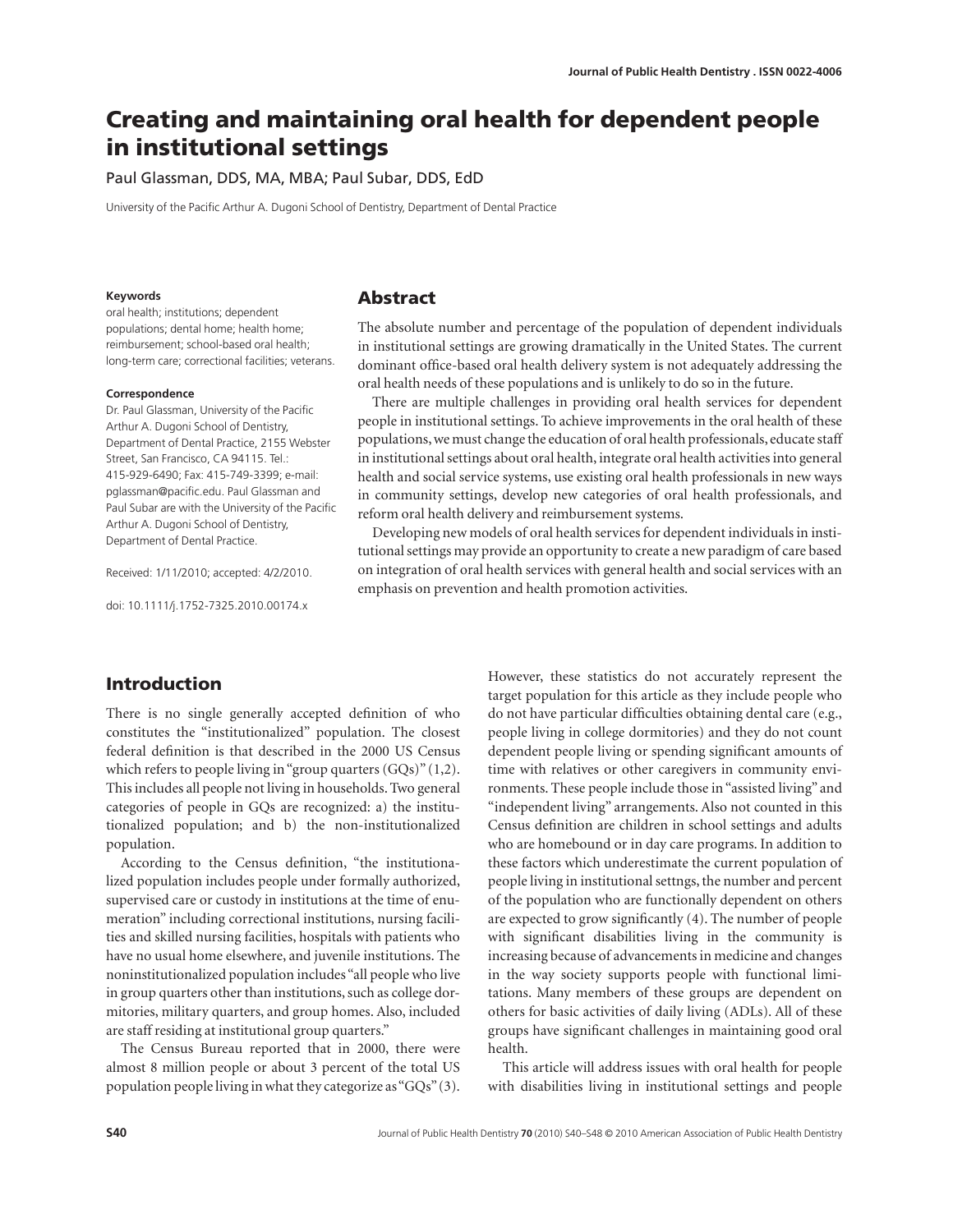with functional dependencies living or spending time in group settings. These groups of people will be referred to as "dependent people in institutional settings."

There is growing recognition that dependent populations in institutional settings and other underserved populations are unlikely to see improvements in their oral health without changes in the oral health workforce, and the organization and delivery of oral health services (5). This article will describe dependent populations in institutional settings in the United States who experience poor oral health with an emphasis on the potential for improving oral health through workforce innovation and delivery system redesign.

# **The increasing number of dependent people with poor oral health**

The 2000 Surgeon General's Report on Oral Health in the United States indicated that,"Although there have been gains in oral health status for the population as a whole, they have not been evenly distributed across subpopulations" (6). The report points out that "profound health disparities exist among populations including: racial and ethnic minorities, individuals with disabilities, elderly individuals and individuals with complicated medical and social conditions and situations."The report also calls for additional research about the oral health of these understudied groups.

#### **People with complex medical conditions**

People with chronic medical illnesses, developmental disabilities, and psychosocial issues experience more oral healthcare problems than others who do not suffer from these conditions (7-11). Advances in medicine have increased the likelihood that people today will live longer with complex medical conditions that would previously have shortened their lifespan (12). Patients with special needs have also seen a gain in life expectancy. Thirty years ago, for example, a typical person with Down's syndrome would have a life expectancy of roughly 12 years compared to 60 years today (13). Because of these advances, the number of people with special needs requiring oral health services is growing dramatically. According to the US Census in 2000, roughly 50 million people, or almost 20 percent of the US population, had a long-standing condition or disability (14).

### **Older adults**

In addition to those with chronic medical conditions, the aging population in the United States also has problems obtaining basic oral healthcare services. Between 2000 and 2050, the percent of the population 65 and older is expected to grow from 12.43 percent of the total population to 20.65 percent, and the population 85 and older from 1.51 percent to

4.97 percent (15). As people age, they have increasing difficulty maintaining good oral health. In a 2007 review, Ettinger pointed out that people 65 and older have more caries than children younger than 14 living in nonflouridated areas, that the percent of teeth with decayed or filled root surfaces increases with each decade of adulthood, affecting more than one-half of all remaining teeth by age 75 years, and that the majority of older adults have periodontal disease (16). In spite of the need for dental services, older adults have been shown to face significant barriers to receiving needed dental care (17).

### **People with special needs**

People with a variety of chronic medical illnesses, developmental disabilities, and psychosocial issues have been described as having "special needs" (18). The Surgeon General's Report of 2000 indicates that people with developmental disabilities are also at a significant disadvantage in obtaining oral health services, have worse hygiene than their nondisabled counterparts, and have an increased need for periodontal treatment than the general population (6). Untreated dental disease has been found in at least 25 percent of people with cerebral palsy, 30 percent of those with head injuries, and 17 percent of those with hearing impairment (7).A study commissioned by the Special Olympics concluded that individuals with intellectual disabilities have poorer oral health, more untreated caries, and a higher prevalence of gingivitis and other periodontal diseases than the general population (19). Children with special healthcare needs have been shown to have greater unmet dental needs than other children, use more dental care services, and are more likely to receive only nonpreventive care (20).

There is also a relation between disability and income, and between income and oral health. People from lower socioeconomic groups and those covered by Medicaid have more dental disease and receive fewer dental services than the general population. Many individuals with disabilities are in these lower socioeconomic groups (21,22).

Finally, there are large increases in the number of people with special needs now living in society and seeking dental treatment. This creates new challenges for dental providers. As with the population of older adults, many of these individuals live in group settings or are dependent on caregivers to maintain oral health.

### **Low-income children in schools**

One other population at high risk for dental disease and dependent on others are children from low-income families. Although they do not live in institutions, they do attend schools. Schools are institutions where oral health services might be delivered. In California, almost one quarter of all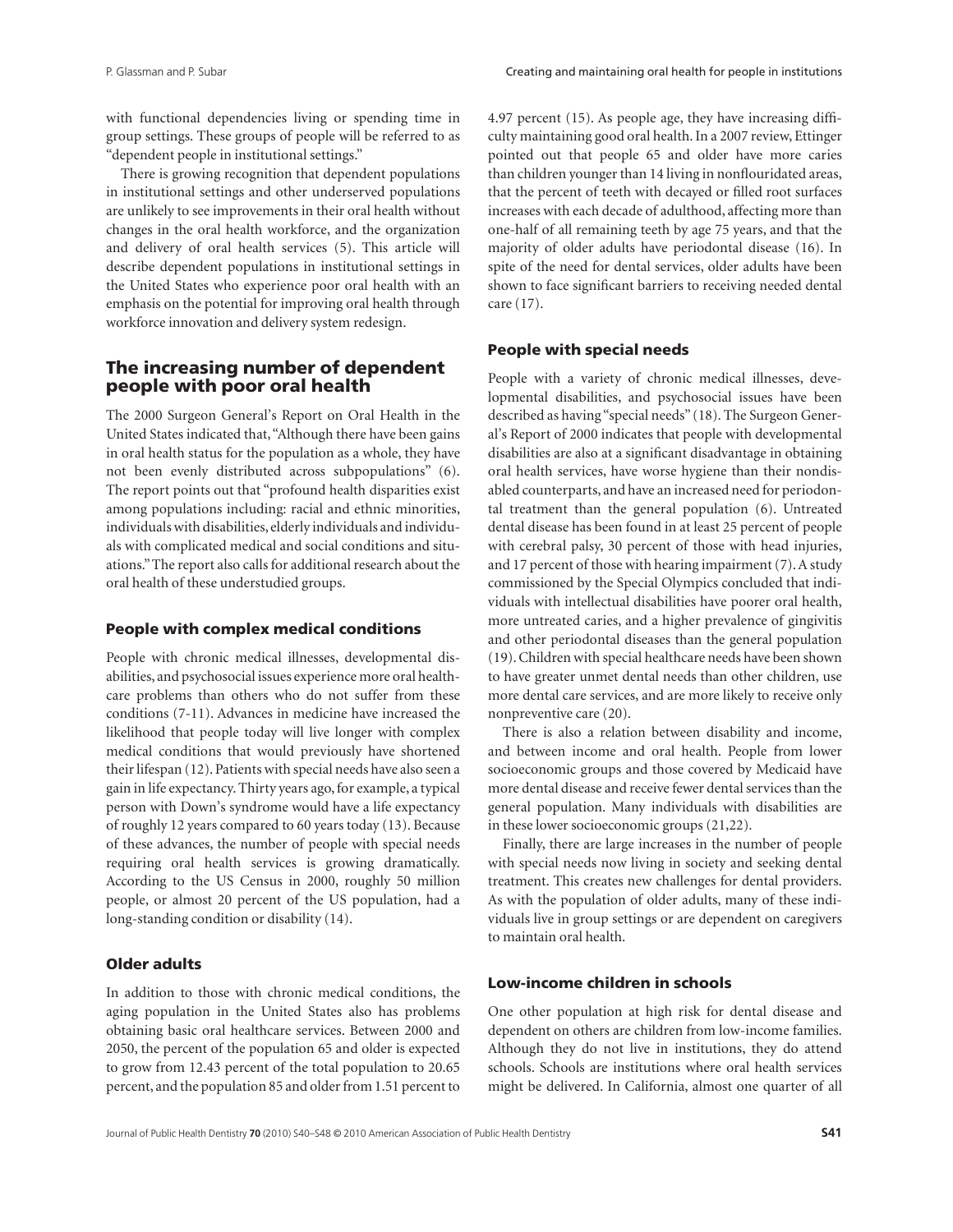children have never seen a dentist, and about 40 percent of Black, Latino, and Asian preschoolers and approximately 65 percent of elementary school children in these groups need dental care (23,24). Nationally, in 2008, the GAO reported even though children aged 2 through 18 have coverage for dental services through Medicaid, dental disease remains a significant problem for them (25). They estimated that one in three children in Medicaid had untreated tooth decay. In addition, only one in three children in Medicaid ages 2 through 18 had received dental care in the year prior to the 2005 MEPS survey. In 2007, the CDC reported that after many years of decline, the incidence of tooth decay in primary teeth increased among children aged 2-5 years (26). A recent report from the PEW Center for the States reported that one in five children in the United States between the ages of 1 and 18 go without dental care each year, and the consequences can last a lifetime (27). The report concludes that two-thirds of states are doing a poor job implementing proven, cost-effective policies that could dramatically improve disadvantaged children's dental health. Because lowincome children are in schools on a regular basis and in a structured environment, these institutions are good settings for addressing oral health.

#### **Veterans**

The Veterans Administration (VA) is responsible for 21 Integrated Service Networks. These encompass 153 medical centers, 731 community-based outpatient clinics, as well as 135 nursing home facilities (28). In 2003, the VA served an estimated 4.8 million veterans of which only about 470,000 received dental care (29). Because the annual budget is not static from year to year, and the allocated resources are insufficient to provide all needed oral health care to all veterans, a tiered system describing eligibility was created to meter out needed care. Eligibility for dental treatment is based on a range of criteria including service-connected oral conditions, those who were prisoners of war, and where their dental condition may aggravate an existing medical condition (30).

VA dental services provide much needed care for patients with difficulties obtaining care in non-VA dental environments. The use of dental services by veterans can be influenced by factors including financial issues, complex medical problems, and other psychosocial conditions that create barriers to care in private dental offices. Veterans report higher dental need than nonservice cohorts, as well as having more psychological and psychosocial disorders (31). These issues can make it more difficult to obtain needed care.

Because the VA is the largest integrated health system in the country, with extensive quality assurance and integrated data collection systems, the VA has the potential to develop and test new educational and workforce models.

#### **People in correctional facilities**

The PEW Center on the States reported that in 2008, for the first time, more than one in every 100 adults was behind bars. That totaled over 2.3 million adults (32). There are significant racial differences in the incarceration rate. While one in 30 men between the ages of 20 and 34 is behind bars, for black males in that age group the figure is one in nine.

Medical care is one of the principal cost drivers in corrections budgets today (33). From 1998 to 2001, healthcare spending in state prisons grew 10 percent annually, totaling \$3.7 billion and accounted for about 10 percent of correctional spending. Under the 1976 US Supreme Court ruling Estelle vs. Gamble, states are compelled to provide a constitutionally adequate level of medical care, or care that generally meets a "community standard." Because of this mandate, most correctional facilities have positions for at least one full-time dental officer, and many sites have fulltime registered dental hygienists and other auxiliary staff (34).

The rapidly growing healthcare costs in prisons come largely from the increasing costs associated with an expanding population of HIV-positive prisoners and geriatric inmates (32). Oral health specifically is a significant issue in prison populations. Incarcerated individuals are much like members of lower socioeconomic groups in general, and have higher levels of oral disease (35-37). As with other institutional settings, correctional facilities could be sites for developing new educational and workforce models.

All of the populations of people with significant oral health disparities discussed here, live or spend significant time in institutional settings and are dependent on others for maintenance of oral health. In 2005, the American Dental Association adopted a Workforce Taskforce Report that concluded that people in institutional settings were not well served by the current dental care delivery system (38). For these populations, new workforce models and new delivery systems may be needed.

# **Challenges in working with dependent populations**

Although each of the population groups described above is unique, as are the systems and institutions they interact with, there are some common challenges to improving the oral health of these groups. These include the need to work with caregivers in addition to the individual, the workload of staff in institutional settings, lack of education about the prevention and treatment of oral diseases among institutional staff, and the difficulty accessing oral health professionals for many dependent people in institutional settings.

The need to work with parents or guardians is expected and routine when providing oral health care to children.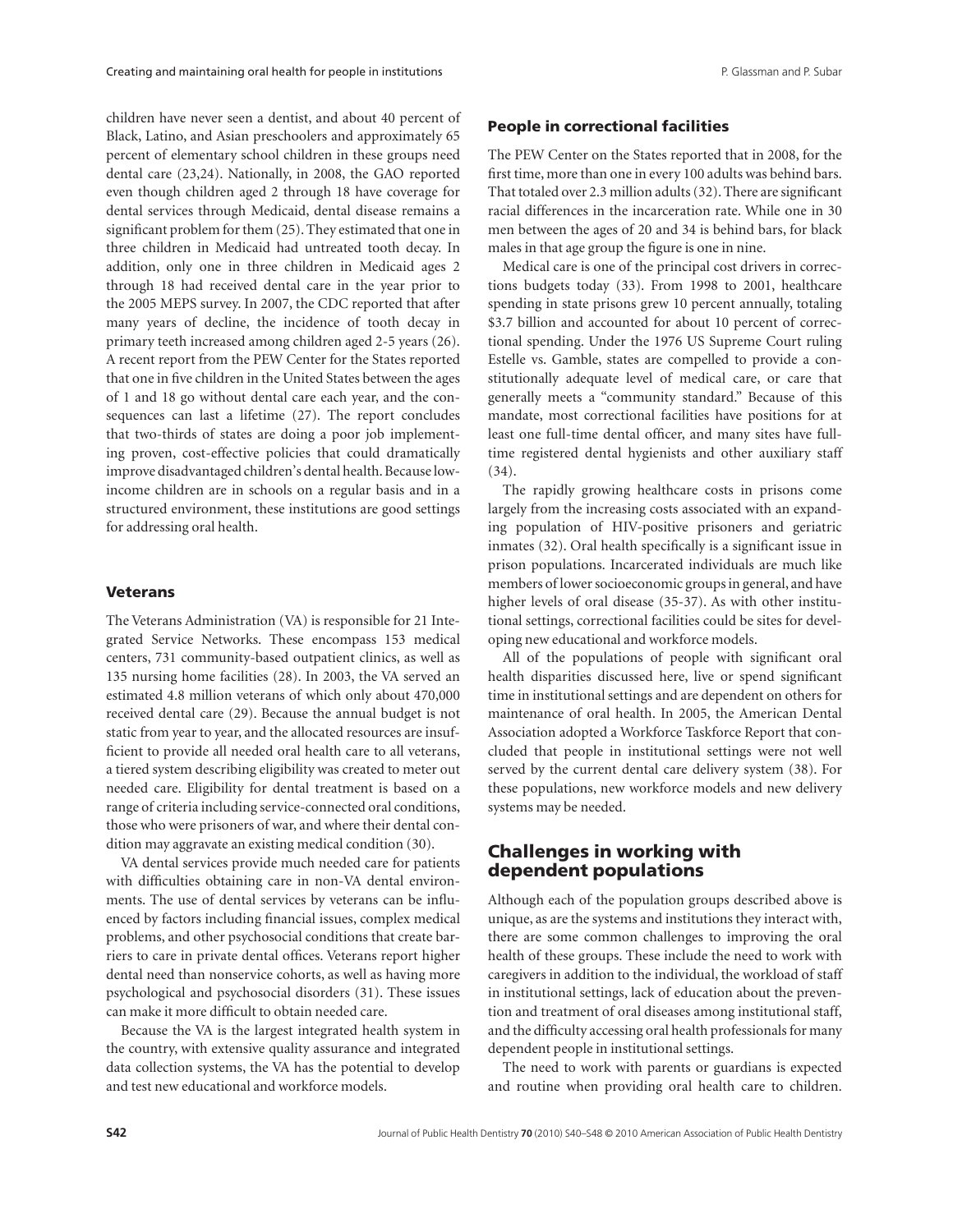However, it is more complex when working with low-income children because it is more difficult to access and engage their parents in their care. In most office-based oral health practices for adults, the oral health provider interacts directly with the patient, provides information and instructions to the patient, and obtains consent for treatment from the patient. With dependent adults, however, the oral health professional must interact with multiple third parties to perform these functions.

Another challenge in working with dependent populations in institutional settings is the workload of the staff and their perception of the value of oral health. Whether it is an elementary school teacher, certified nurse assistant in a nursing home, or an attendant in an assisted living facility, they generally have more difficulty accomplishing all that is expected of them. Individuals in this position can see oral health activities as being one more thing to do and therefore react negatively to suggestions that they incorporate oral health activities in their responsibilities. In many cases, the overworked staff may not have an understanding of basic oral hygiene practices, and therefore encounter difficulty in caring for their patients' oral health. In addition, many people who are employed as direct care staff in institutional settings are paid minimum wage, have low educational achievement, and are not able to prevent oral diseases in their own mouths. Many have not had adequate educational experiences that prepare them to effectively improve the oral health of those under their care.

Even in institutions with well-trained and motivated staff, it may be difficult to obtain dental services because there is no dedicated dental staff. Therefore, the facility staff must find a source of dental care that is either willing to accept their client in their office or come to the facility to provide care. This can be quite difficult given the medical, physical, and behavioral challenges of many of the people in these institutions.

Inadequate education of oral health professionals can also create barriers to care. Most oral health professional education programs provide minimal or no training and experience in the skills needed to work with dependent people in institutional settings. Many people in adult institutional settings, particularly long-term care, have complex health and social histories, take many medications, and have physical and behavioral limitations. Graduates of dental education programs are not prepared and therefore often reluctant to accept referrals or provide care for these individuals. In addition, the vast majority of educational time and experience in dental education programs is devoted to the "surgical" approach to dental disease, meaning removing diseased (hard and soft) tissue and fabricating artificial replacements. With dependent people in institutional settings, there is a need for greater emphasis on medical (use of diagnostic tests and medications) or social and behavioral strategies (to

foster individual and organizational behavior change). Most oral health professionals have had very little training about effective behavior change strategies, organization and operation of institutional facilities, case management, or strategies for integration of oral health into general health and social service systems.

Finally, the economics of office-based dental practice make it unlikely that many office-based oral health professionals will be available or spend time in institutional settings. This is changing somewhat with the spread of "direct access" dental hygiene services which are currently available in 29 states, the introduction of the "dental therapist" model in Alaska and Minnesota, and other community-based strategies such as the "virtual dental home" model being tested in California (39-43).

Each of these challenges presents an opportunity for improvement. Many programs and providers have overcome barriers to working with school districts and established effective school-based oral health programs. Training programs to help direct care staff understand and improve oral health for people they work with have been developed. There is ample opportunity to develop new and effective training programs, and advocate for oral health education in the initial education of general health, social service, and direct caregiver education programs. Finally, there is an opportunity to develop new oral health providers, and economic and delivery models that can better serve dependent people in institutional settings.

# **Management, financing, and oversight of oral health services in institutional facilities**

Institutional facilities and settings could be fertile sites for developing and testing new educational and workforce models. However, the management, financing, and oversight in these settings may affect the ability to realize this potential. There are particular challenges and opportunities in publicly funded and operated facilities, health-licensed facilities, and community-licensed facilities.

# **Public facilities**

Many institutional facilities are owned and operated by government entities. These include VA facilities, correctional institutions, and public hospitals and long-term care facilities. As public entities, they operate within a political framework that may be difficult to change. However, some federal facilities may have the advantage of being able to develop and test new workforce models not currently authorized under state regulations. The introduction of dental therapists by the Alaska Native Tribal Health Consortium was facilitated because they do not operate under state jurisdiction. Federal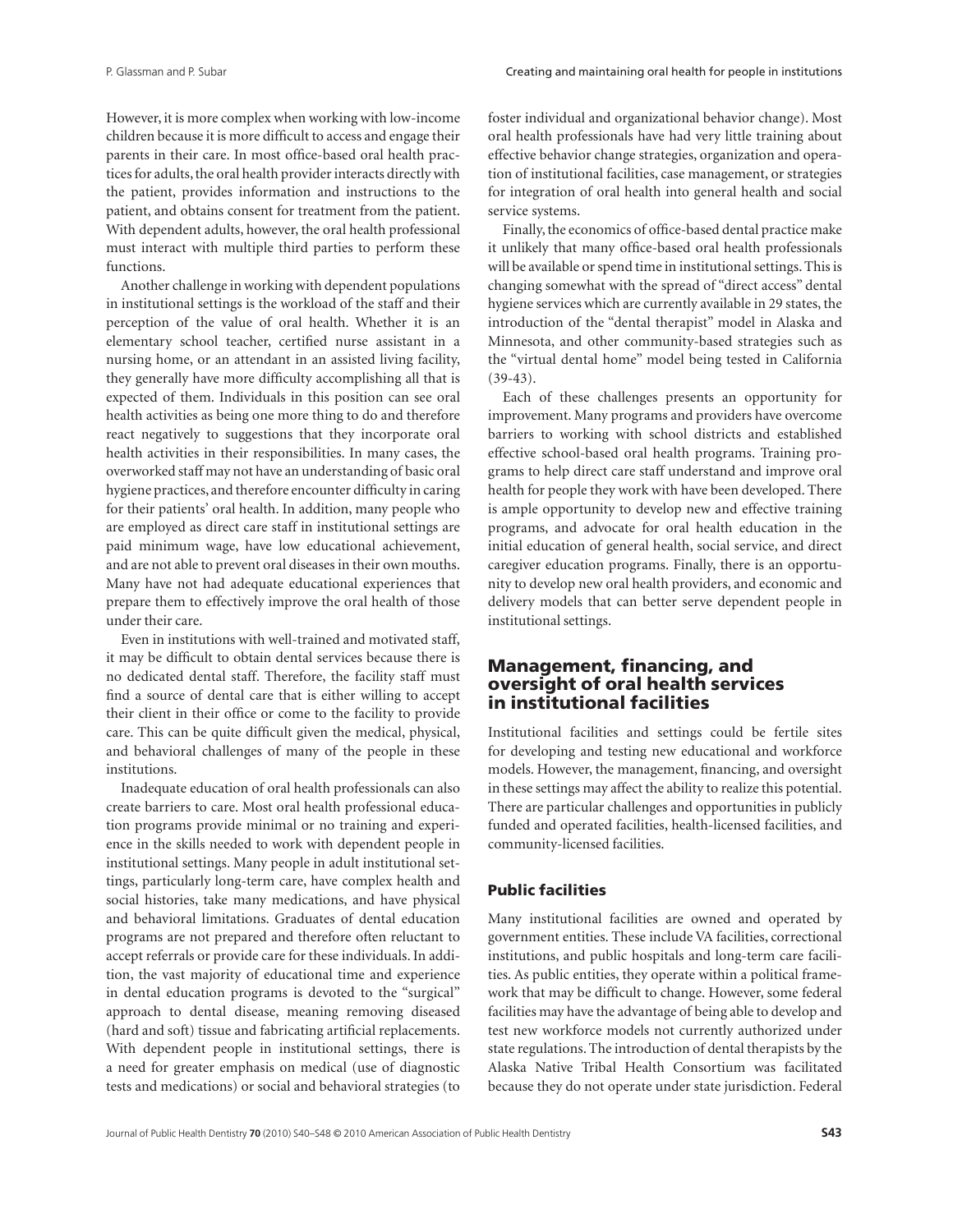corrections facilities, VA hospitals, and other federal healthcare facilities may be able to do the same.

Most publicly owned and operated facilities, such as schools and long-term care facilities, do not employ dental professionals. This means that people needing oral health care must be referred to professionals in offices and clinics in the local community. However, many communities have few referral resources available. In some cases, dental professionals come to the facility to provide dental services, but most find that it is not an economically viable practice model. In those instances, the dental professional is often responsible for billing the patient or a third party such as Medicaid.While every state is mandated to provide dental benefits for children under Medicaid, this is not the case for adults. In fact, very few states have comprehensive adult benefits. More have only limited or emergency services. Even where benefits are available through Medicaid or other third parties, they are typically based on the traditional surgical model of dental care with little or no reimbursement available for medical, behavioral, and social interventions.

In other publicly owned and operated facilities where there is a dental staff, the dental staff is salaried. In theory, this would provide them with the freedom to use a diverse set of strategies to improve the oral health of the individuals they are serving. However, their educational background may not prepare them to employ a diverse set of medical, social, and behavioral strategies even if the payment mechanism allows it. In addition, they are often so overwhelmed with addressing the burden of existing disease that they spend much of their time providing basic or emergency services.

Public schools represent another group of institutions owned and operated by government entities. They offer some advantages as places to try innovative approaches to improving the oral health of low-income children. These children face many barriers to good oral health. Delivering services in a location where children are grouped together and regularly attend may remove many of the barriers faced by low-income children. On the other hand, school districts and Boards of Education are very concerned with the safety of and access to school children. Many have adopted regulations designed to keep outside entities from having access to the children or to limit the kinds of services provided. Obtaining parental consent for oral health services can require time and effort. In addition, the school day is highly regulated. Teachers have required curriculum and may resist attempts to integrate oral health activities into the classroom or to have children leave the classroom to receive oral health services. Fortunately, many school districts are realizing the importance of health for children's ability to learn, and some are establishing school-based health centers where oral health activities can take place with support from school personnel (44).

#### **Private "health-licensed" facilities**

Many institutional facilities are privately owned and operated, but generally are subject to sometimes complicated government licensing or oversight regulations. In some states, multiple agencies regulate a complex array of different types of long-term care facilities. For example, in California, longterm care facilities are regulated by the Departments of Social Services, Developmental Services, and Health Care Services.

In general, "health-licensed" facilities have more regulations and oversight than "community-licensed" facilities. For example, nearly all nursing homes or skilled nursing facilities accept Medicaid or Medicare payments, and are subject to the regulations of the Omnibus Budget Reconciliation Act of 1987 (OBRA 1987), also known as the Nursing Home Reform Act (45). This act, which was reauthorized in 2006, and is found in the US Code of Federal Regulation (42 CFR §483) requires facilities, among other things, to:

**•** Conduct an initial comprehensive and accurate assessment of each resident's functional capacity (42 CFR §483.20).

**•** Provide, if a resident is unable to carry out ADLs, the necessary services to maintain good nutrition, grooming, and personal oral hygiene (42 CFR §483.25).

**•** Assist residents in obtaining routine and 24-hour emergency dental care (42 CFR §483.55).

Because operators of many long-term care facilities have difficulty obtaining oral health services for their residents, they may be willing to embrace new models of care that help them to comply with the regulations cited above.

There are some successful models for providing oral health services in long-term care facilities. One of these is the Apple Tree Dental (46). This staff model uses sophisticated portable equipment, transported by truck, and set up in the facility to function as a complete dental office. Staff dentist and allied personnel provide a wide range of services and then move to another facility. A sophisticated IT system allows tracking and management of patients across multiple facilities. In its 2007 Annual Report, Apple Tree reported providing oral health services for almost 15,000 patients through almost 50,000 visits.

#### **Community-licensed facilities**

In general,"community-licensed"facilities such as residential care facilities, assisted living facilities, or group homes have less stringent regulations than health-licensed facilities. Even though some may operate under contract with government agencies, regulatory oversight may be restricted to compliance with building and fire codes, and there may be no regulatory oversight of general health or oral health services. Other facilities operate as private businesses and also do not have regulatory oversight of oral health practices. Operators of these facilities might not be interested in testing new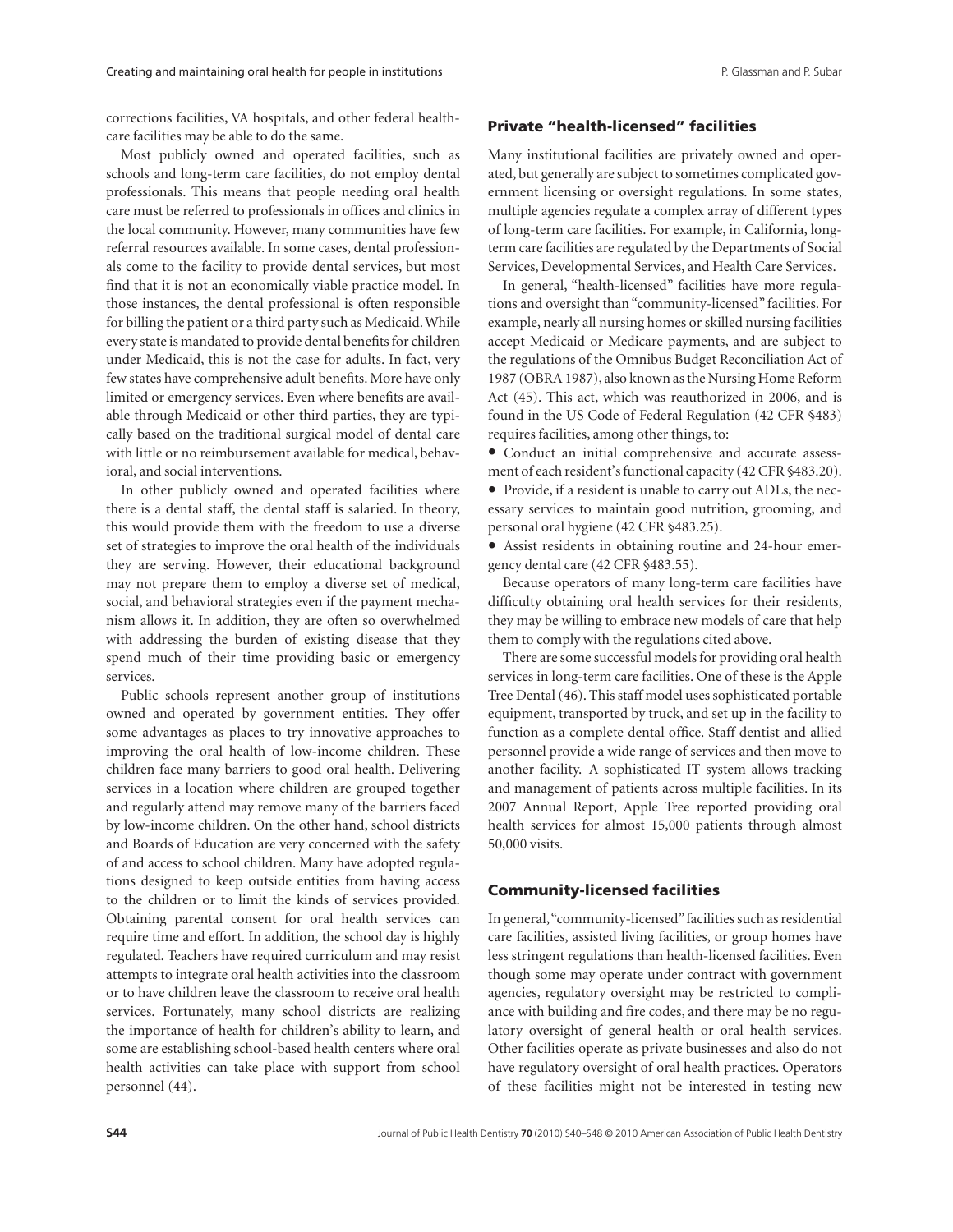models of care or oral health services delivery. However, there are marketing and competitive advantages to offering oral health services that might interest these businesses.

As with public facilities that do not offer dental services, privately owned and operated institutional settings also rely on their ability to refer their clients to dental offices or clinics, or find dental professionals willing to provide services at the facility. And, as with public facilities, sources of payment for dental services may be limited and even where they exist, third party reimbursement systems are typically based on the traditional surgical model of dental care with little or no reimbursement available for medical, behavioral, and social interventions.

# **Recommendations**

Given the challenges described here, it is evident that new systems of organizing and delivering dental services are needed to improve and maintain the oral health of dependent children and adults in institutional settings. The following recommendations for new workforce and system strategies have the potential to improve the oral health of these populations.

#### **Education of dental professionals**

With the dramatic changes taking place in the demographics of the US population, it is evident that reliance on officebased dental care delivery models as the primary means of delivering oral health services is no longer adequate to address the needs of dependent populations. Dental professional education institutions need to prepare graduates for community-based practice and with people with complex medical, physical, and social conditions. This includes a need for greater emphasis on medical (use of diagnostic tests and medications), social, and behavioral strategies (to foster individual and organizational behavior change), and increased educational experiences in effective behavior change strategies. Additional training in organization and operation of institutional facilities, case management, and strategies for integration of oral health into general health and social service systems will help the future dental professional practice in new and beneficial ways for society.

# **Education of staff in institutional facilities and integrating oral health into general health and social service systems**

Dental professionals cannot do it alone. Improved oral health of dependent people in institutional settings will only come about if interdisciplinary teams are created. Other professionals serving dependent populations and people living in institutions must understand the causes and prevention of

dental diseases, and be actively engaged in addressing oral health. Although a number of training materials have been developed for these groups, it is clear that specific mentored, experiential training is needed before new learning will be integrated into daily activities. Oral health professionals can lead the efforts and act as coaches and mentors for training programs of general health and social service professionals.

It is essential that oral health professionals also play a role in integrating oral health activities into general health and social service systems. This involves oral health professionals becoming actively engaged in health teams and participating in system redesign efforts.

# **Use existing oral health professionals in new ways**

In addition to training oral health professionals about community-based practice, legal and regulatory barriers that prevent allied dental personnel from applying interventions in community settings must be addressed in order to expand access to oral health care in institutional settings. This situation has begun to change with the adoption of "direct access" regulations for dental hygienists in 29 states (39,40). These regulations allow dental hygienists to work with patients in community settings without the specific authorization of a dentist. In many states, dental hygienists are now actively providing therapeutic and preventive hygiene services in community institutional settings. This trend needs to be supported and expanded in order to expand the availability of community-based oral health services.

In California, a project to use dental hygienists and dental assistants is being demonstrated in community sites (43). This "virtual dental home" system is designed to keep people healthy in community settings by providing education, preventive care, interim therapeutic restorations, triage, and case management. It is estimated that as many as half of the dependent individuals in institutional settings can be kept healthy in the community by these procedures alone. The community-based hygienists and assistants collaborate with office-based dentists using an Internet-based teledentistry system. Where complex dental treatment is needed, the virtual dental home connects patients with dentists in the area.

The use of geographically distributed, collaborative oral health systems using multiple members of the team in different locations to establish dental homes has great potential for improving the oral health of dependent individuals in institutional settings, and needs further demonstration and support. These systems can be deployed in multiple settings including schools, long-term care facilities, correctional facilities, retail dental clinics, individual homes, child and adult day care settings, and other institutional settings.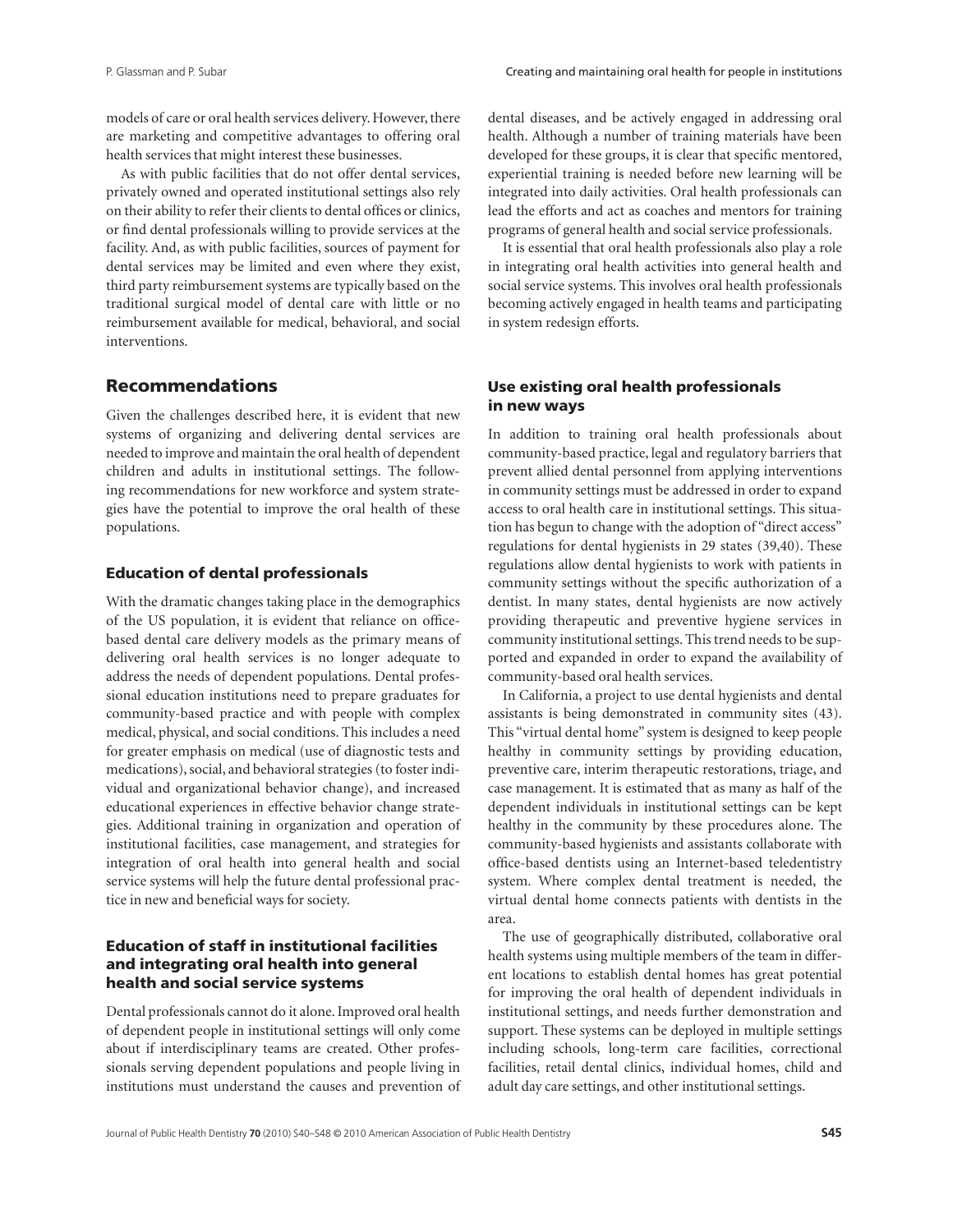# **Develop new oral health professionals**

There are now numerous proposals for adding oral health professionals to the US workforce. These include dental therapists which have been deployed in Alaska, are being trained in Minnesota, and endorsed in several other states. Other new provider types include the advanced dental hygiene practitioner proposed by the American Dental Hygienists' Association, and the community dental health coordinator proposed by the American Dental Association. It is unlikely that any of these new models will be the single answer for all underserved populations. The effectiveness of these new professionals needs to be evaluated carefully to understand the costs and benefits of each model, and the situations where they can be most effective.

# **Reform the oral health reimbursement system**

Most oral health payment systems do not provide reimbursement for the medical, social, and behavioral approaches to improving oral health that were discussed earlier. There has been some incremental progress, for example, payment for fluoride varnish applications by oral health professionals and physicians. However, what is needed is a fundamental rethinking of what strategies are likely to improve oral health of dependent individuals in institutional settings and provide reimbursement for those interventions. This is not likely to happen in a system that is focused on measurable "procedures" because of concern about fraud and abuse of payment mechanisms tied to interventions that do not produce a verifiable product. Before a fundamental rethinking can occur, it will be necessary to move away from a focus on verifiable products to health outcomes.

Currently, oral health services are generally reimbursed based on the procedures, visits, or enrollees in health plans. In some settings, oral health professionals are paid a salary.None of these reimbursement mechanisms are tied directly to the health of the populations being served. This link is especially important with dependent individuals in institutional settings. There are several projects underway in the United States to design oral health delivery and financing systems based on oral health outcomes. One of these is being conducted by the Pacific Center for Special Care at the University of the Pacific School of Dentistry. These incentive systems have the potential to change the dominant delivery model from one based on surgical interventions performed in dental offices and clinics, to one that emphasizes community-based application of health promotion, disease prevention, case management, and integration of oral health into general health and social service systems. These new systems will emphasize the use of community-based oral health professionals with new skills and roles, and have increased potential for improving and

maintaining the oral health of dependent individuals in institutional settings.

# **Conclusions**

The absolute number and percentage of the population of dependent individuals in institutional settings are growing dramatically. The current dominant office-based oral health delivery system is not adequately addressing the oral health needs of this population and is unlikely to do so in the future.

There are multiple challenges in providing oral health services for dependent people in institutional settings. To achieve improvements in the oral health of these individuals, we must change the education of oral health professionals, educate staff in institutional settings about oral health, integrate oral health activities into general health and social service systems, use existing oral health professionals in new ways in community settings, develop new categories of oral health professionals, and reform oral health delivery and reimbursement systems.

Developing new models of oral health services for dependent individuals in institutional settings may provide an opportunity to create a new paradigm of care based on integration of oral health services with general health and social services, with an emphasis on prevention and health promotion activities.

# **Conflict of interest**

The authors have no conflicts to declare.

#### **References**

- 1. US Census Bureau. Selected appendixes: 2000. Summary social, economic, and housing characteristics. Issued June 2003. [cited 2010 February 11]. Available from: http://www. census.gov/population/cen2000/phc-2-a-B.pdf
- 2. US Census Bureau. 2008 American community survey/Puerto Rico community survey group quarters definitions. 2008. [cited 2010 February 11]. Available from: http://www.census.gov/acs/www/Downloads/2008\_ACS\_ GQ\_Definitions.pdf
- 3. US Census Bureau. Table QT-P12: group quarters population by sex, age, and type of group quarters. 2000. [cited 2010 Feb 11]. Available from: http://factfinder.census.gov/servlet/ SAFFPeople?\_submenuId=people\_1
- 4. Glassman P, Subar P. Oral health for people with special needs. *Dent Clin North Am.* 2008;**52**:447-61.
- 5. Glassman P, Hendeson T, Helgeson M, Niessen L, Demby N, Miller C, Meyerowitz C, Ingraham R, Isman R, Noel D, Tellier R, Toto K. Oral health for people with special needs: consensus statement on implications and recommendations for the dental profession. *J Calif Dent Assoc.* 2005;**33**:619-23.
- 6. US Department of Health and Human Services. *Oral health in America: a report of the surgeon general*. Rockville: US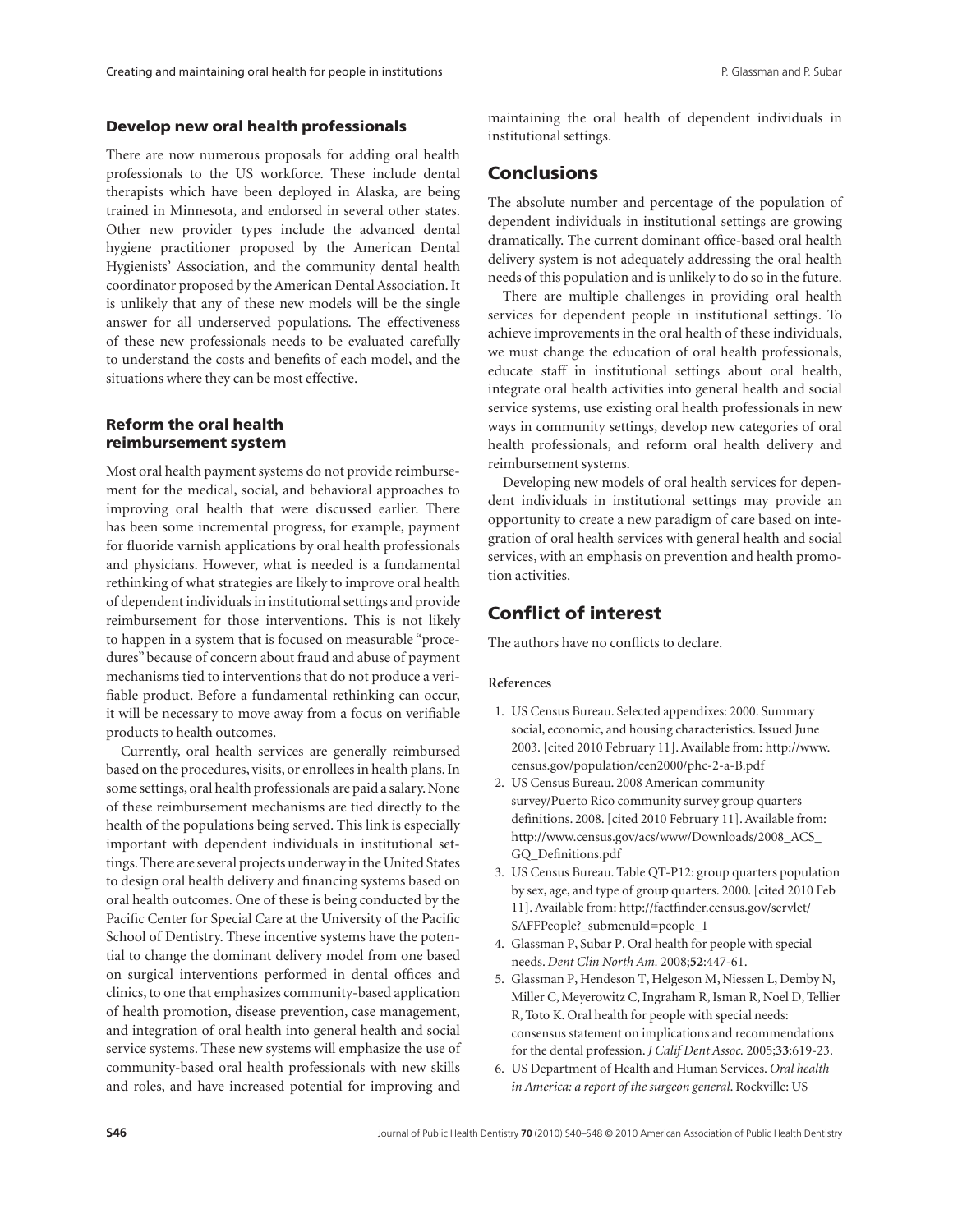Department of Health and Human Services, National Institute of Dental and Craniofacial Research, National Institutes of Health; 2000.

- 7. Oral Health America. *The disparity cavity: filling America's oral health gap*. Oral Health America: Chicago, IL; 2000.
- 8. Haavio ML. Oral health care of the mentally retarded and other persons with disabilities in the Nordic countries: present situation and plans for the future. *Spec Care Dentist.* 1995;**15**:65-9.
- 9. Feldman CA, Giniger M, Sanders M, Saporito R, Zohn HK, Perlman SP. Special olympics, special smiles: assessing the feasibility of epidemiologic data collection. *J Am Dent Assoc.* 1997;**128**:1687-96.
- 10. Waldman HB, Perlman SP, Swerdloff M. Use of pediatric dental services in the 1990s: some continuing difficulties. *J Dent Child.* 2000;**67**:59-63.
- 11. United States General Accounting Office. Oral health: factors contributing to low use of dental services by low-income populations. Report to Congressional Requesters. September 2000.
- 12. US Census Bureau. *Current population reports, series P-25, no 1018, projections of the population of states by age, sex and race: 1988-2010*. Washington: US Government Printing Office; 1988. 29, 94, 95, 97, 99, 100, 01, 03, 05.
- 13. Bittles AH, Bower C, Hussain R, Glasson EJ. The four ages of Down syndrome. *Eur J Public Health.* 2006;**17**:221-25.
- 14. US Department of Commerce, Economics and Statistics Administration, US Census Bureau. Census 2000 brief. Disability status 2000. March 2003.
- 15. US Census Bureau. 2000 Census. Table 2a. Projected population of the United States, by age and sex: 2000-2050. 2004. [cited 2010 February 11]. Available from: http://www. census.gov/population/www/projections/usinterimproj/
- 16. Ettinger R. Oral health and the aging population. *J Am Dent Assoc.* 2007;**138**:5S-6S.
- 17. Dolan TA, Atchison K, Huynh TN. Access to dental care among older adults in the United States. *J Dent Educ.* 2005;**69**:961-74.
- 18. Glassman P, Subar P. Planning dental treatment for people with special needs. *Dent Clin North Am.* 2009;**53**:195-205.
- 19. Horwitz S, Kerker B, Owens P, Zigler E. The health status and needs of individuals with mental retardation. Special Olympics, 2000.
- 20. Lida H, Lewis C, Zhou C, Novak L, Grembowski D. Dental care needs, use and expenditures among US children with and without special health care needs. *J Am Dent Assoc.* 2010;**141**:79-88.
- 21. US Bureau of the Census. *Americans with disabilities: 1994-95*. Current population reports. P70-61. Census Brief, CENBR/97-5. Washington: US Department of Commerce, Economics and Statistics Administration; 1997 December.
- 22. Stiefel DJ. Adults with disabilities. Dental Care Considerations of Disadvantages and Special Care Populations: Proceedings of the Conference Held April 18-19, 2001, in Baltimore, Maryland. US Department of Health and

Human Services, Health Resources and Services Administration, Bureau of Health Professions, Division of Medicine and Dentistry, Division of Nursing. April 2001.

- 23. The Dental Health Foundation. *The oral health of California's children: halting a neglected epidemic*. The Dental Health Foundation: Oakland, CA; 2000.
- 24. California Health Care Foundation. *Haves and have-nots: a look at children's use of dental care in California*. The California Health Care Foundation: Oakland, CA; 2008.
- 25. Congressional General Accounting Office. Highlights of GAO-08-1121, a report to congressional requesters. Extent of Dental Disease in Children Has Not Decreased, and Millions Are Estimated to Have Untreated Tooth Decay. September 2008.
- 26. Dye BA, Tan S, Smith V, Lewis BG, Barker LK, Thornton-Evans G, Eke PI, Beltran-Aguilar ED, Horowitz AM, Li C-H. Trends in oral health status: United States, 1988-1994 and 1999-2004. Vital & Health Statistics – Series 11: Data from the National Health Survey; 2007.
- 27. The PEW Center on the States. The cost of delay: state dental policies fail one in five children. February 2010.
- 28. California and the U.S. Department of Veterans Affairs. Department of Veterans Affairs. Office of Public Affairs Media Relations. State summary. June 2009. [cited 2010 May 12]. Available from: http://www1.va.gov/opa/publications/ factsheets/ss\_california.pdf.
- 29. Department of Veterans Affairs. The budget for fiscal year 05. 2005. [cited 2010 May 12]. Available from: http://www. whitehouse.gov/ omb/budget/fy2005/pdf/appendix/vet.pdf
- 30. Veterans Administration. VA health care eligibility & enrollment. Dental care. 2008. [cited 2010 February 11]. Available from: http://www4.va.gov/healtheligibility/ coveredservices/SpecialBenefits.asp#Dental
- 31. Reiffel N. Federal role in dental public health: dental care for special populations. *CDA J.* 2005;**33**:553-7.
- 32. The PEW Center on the States. One in 100: behind bars in America 2008. February 2008.
- 33. Council of State Governments. Trends alert, information for state decision-makers, corrections health care costs, by Chad Kinsella. January 2004.
- 34. Federal Bureau of Prisons. BOP career opportunities: dental officer. [cited 2010 February 11]. Available from: http://www. bop.gov/jobs/job\_descriptions/dental\_officer.jsp
- 35. Treadwell HM, Formicola AJ. Improving the oral health of prisoners to improve overall health and well-being. *Am J Public Health.* 2005;**95**:1677-8.
- 36. Mixson J, Eplee H, Feil P, Jones J, Rico M. Oral health status of a federal prison population. *J Public Health Dent.* 1990;**50**: 257-61.
- 37. Carolla JM, Brewer TF. Dental health of male inmates in a state prison system. *J Public health Dent.* 1989;**49**:83-6.
- 38. American Dental Association. Resolution 3 2006-H. Report of the Dental Workforce Taskforce 2006. June 2006.
- 39. American Dental Hygienists' Association. Direct access map. 2010. [cited 2010 May 12]. Available from: http://www.adha.